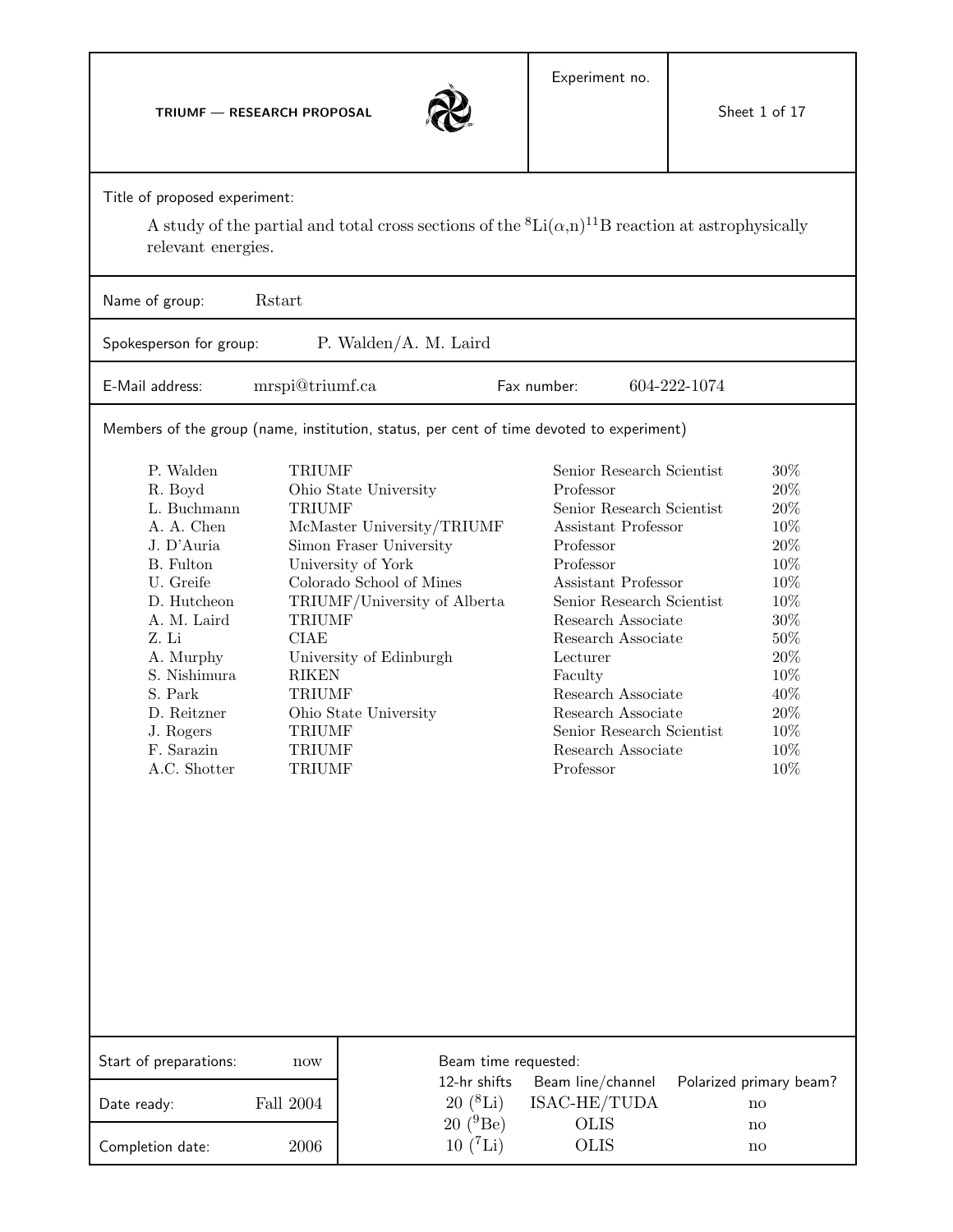We propose to measure the total cross section of the  ${}^{8}$ Li $(\alpha,n)^{11}$ B reaction as well as the partial cross sections for the population of excited states in  $^{11}B$ . This reaction rate is important for predictions of light element abundances from inhomogeneous big bang (IBB) models and also plays a role in r-process nucleosynthesis in core collapse supernovae scenarios. Previous measurements have produced inconsistent results and have been unable to study the lowest resonances of interest.

The proposed experimental setup consists of a specially designed cylindrically symmetric ion chamber surrounded by an array of  $\gamma$ -ray detectors. The ion chamber tracks only scattered particles and reaction products due to its cylindrical symmetry. <sup>11</sup>B from the  ${}^{8}Li(\alpha,n){}^{11}B$  reaction are tracked and identified in the detector and any coincident  $\gamma$ -rays corresponding to the decay of excited states in <sup>11</sup>B are measured. From these data, angular distributions and total cross sections for the states populated can be determined.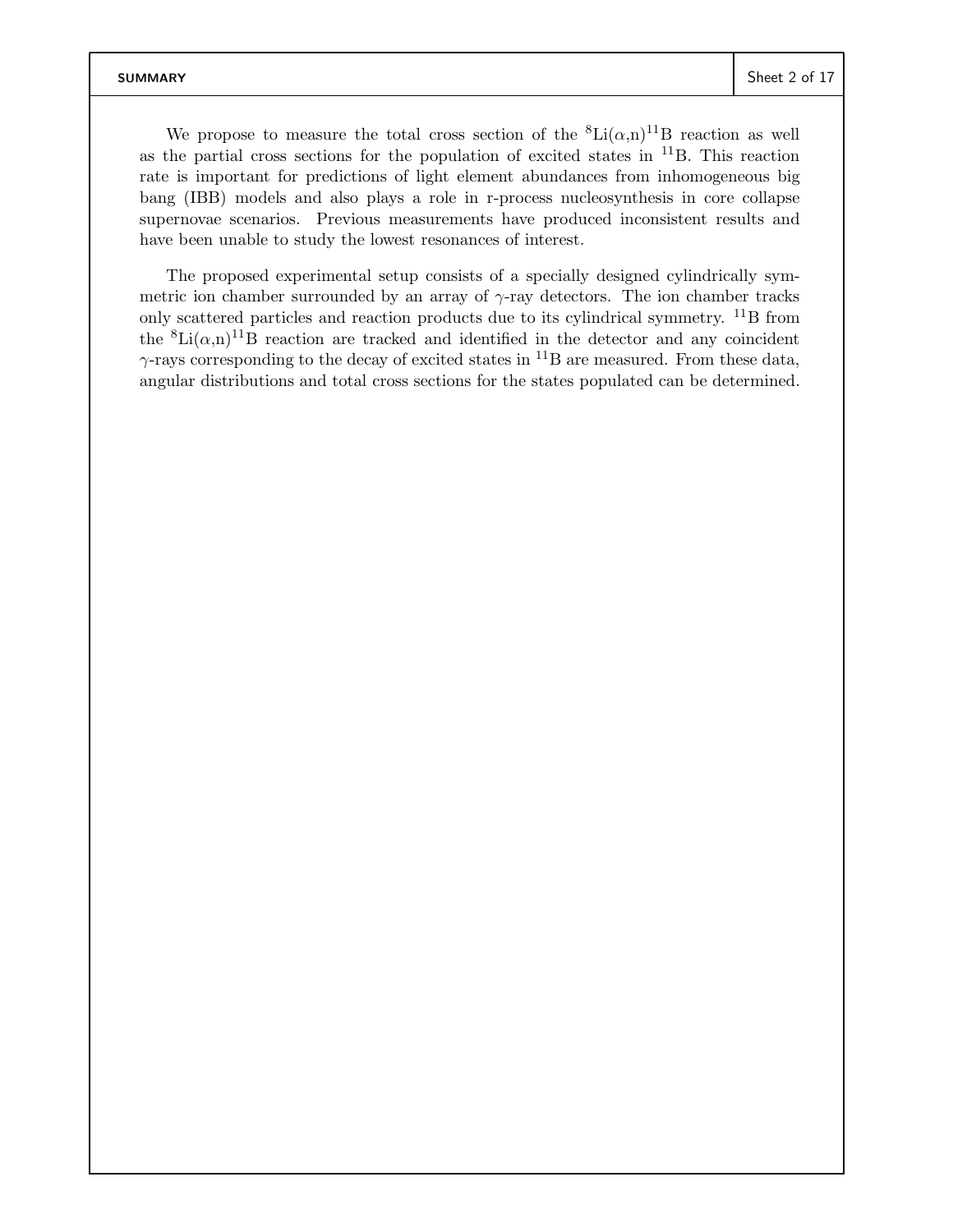Experimental area

ISAC-HE, TUDA

Primary beam and target (energy, energy spread, intensity, pulse characteristics, emittance)

 $p(500MeV, 40\mu A)$ ISAC production target (Ta)

Secondary channel ISAC-HE/TUDA

Secondary beam (particle type, momentum range, momentum bite, solid angle, spot size, emmittance, intensity, beam purity, target, special characteristics)

 $10^7$ pps $^8\text{Li}$  (unstable),  $0.15$  -  $1.2$   $\text{MeV/u}$  $10^7$  pps  $^9$ Be (stable), 0.7 - 1.5 MeV/u  $10^7$  pps <sup>7</sup>Li (stable), 0.15 - 1.2 MeV/u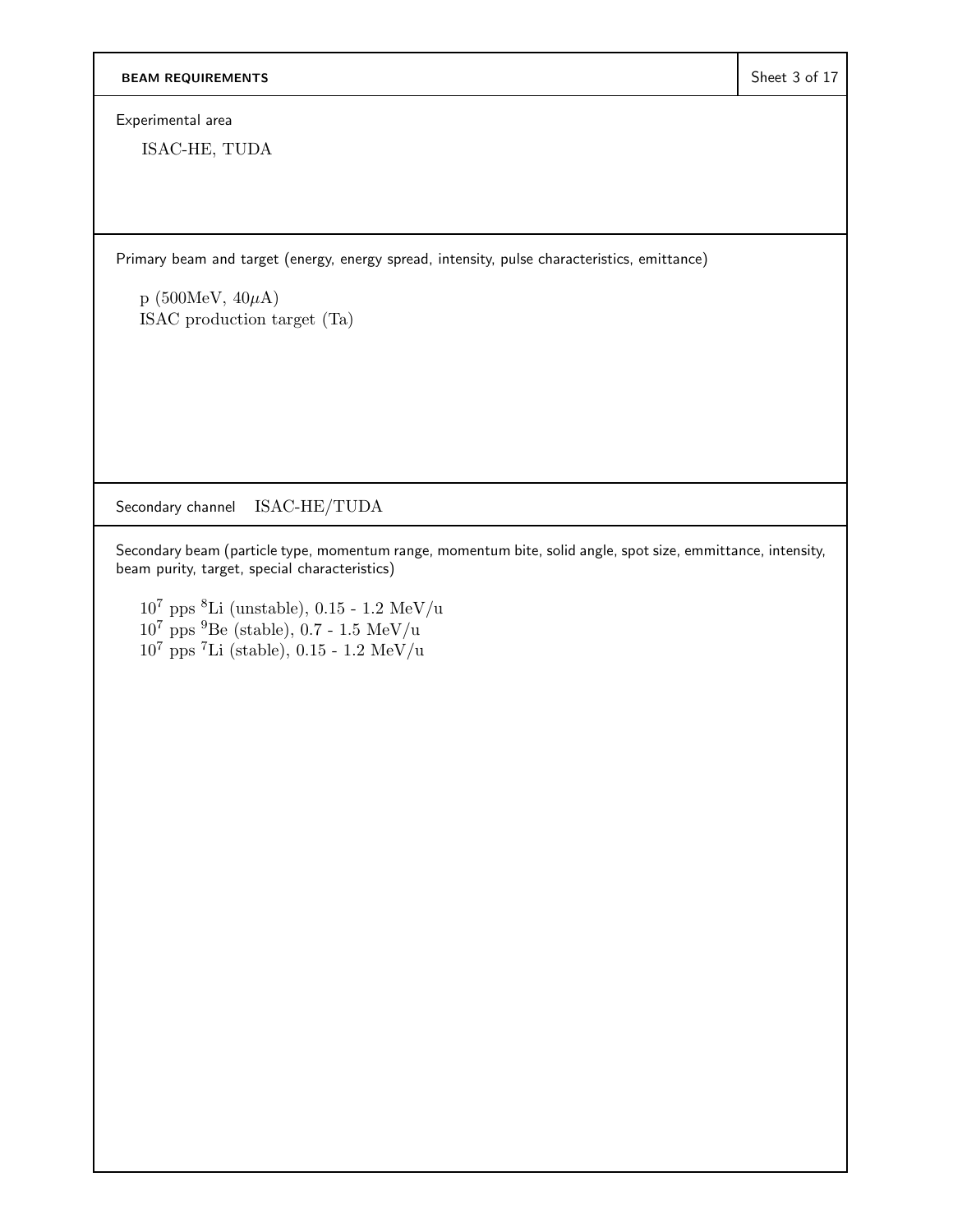#### TRIUMF SUPPORT:

TUDA services as presented to and reviewed by TRIUMF. This includes an electronics cabin and special grounding.

Operational support and data acquisition support.

NON-TRIUMF SUPPORT

The TUDA facility, including considerable manpower for setup and operation, is provided by the University of Edinburgh, University of York, RIKEN and the Ohio State University groups. A NSERC project grant for manpower and equipment development has been submitted. This grant will fund the development and construction of the ion chamber and related equipment, including the gas handling system, diagnostics box and electronics. The BGO array and related electronics will be provided by the DRAGON collaboration.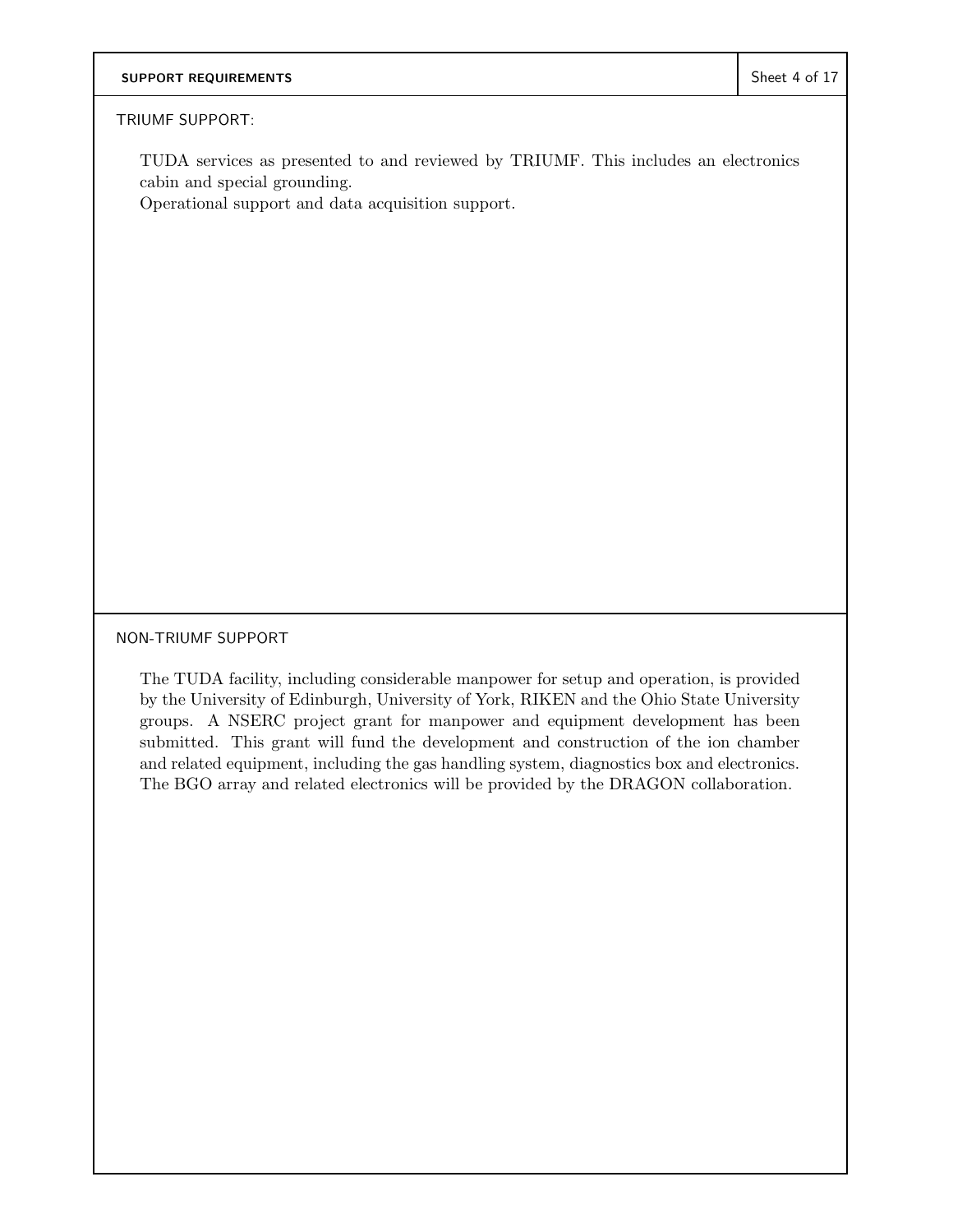Standard TUDA operation with short lived radioactive isotopes,  $(^{8}Li)$ . Low voltage detectors and electronics. Gas filled detector. Isobutane.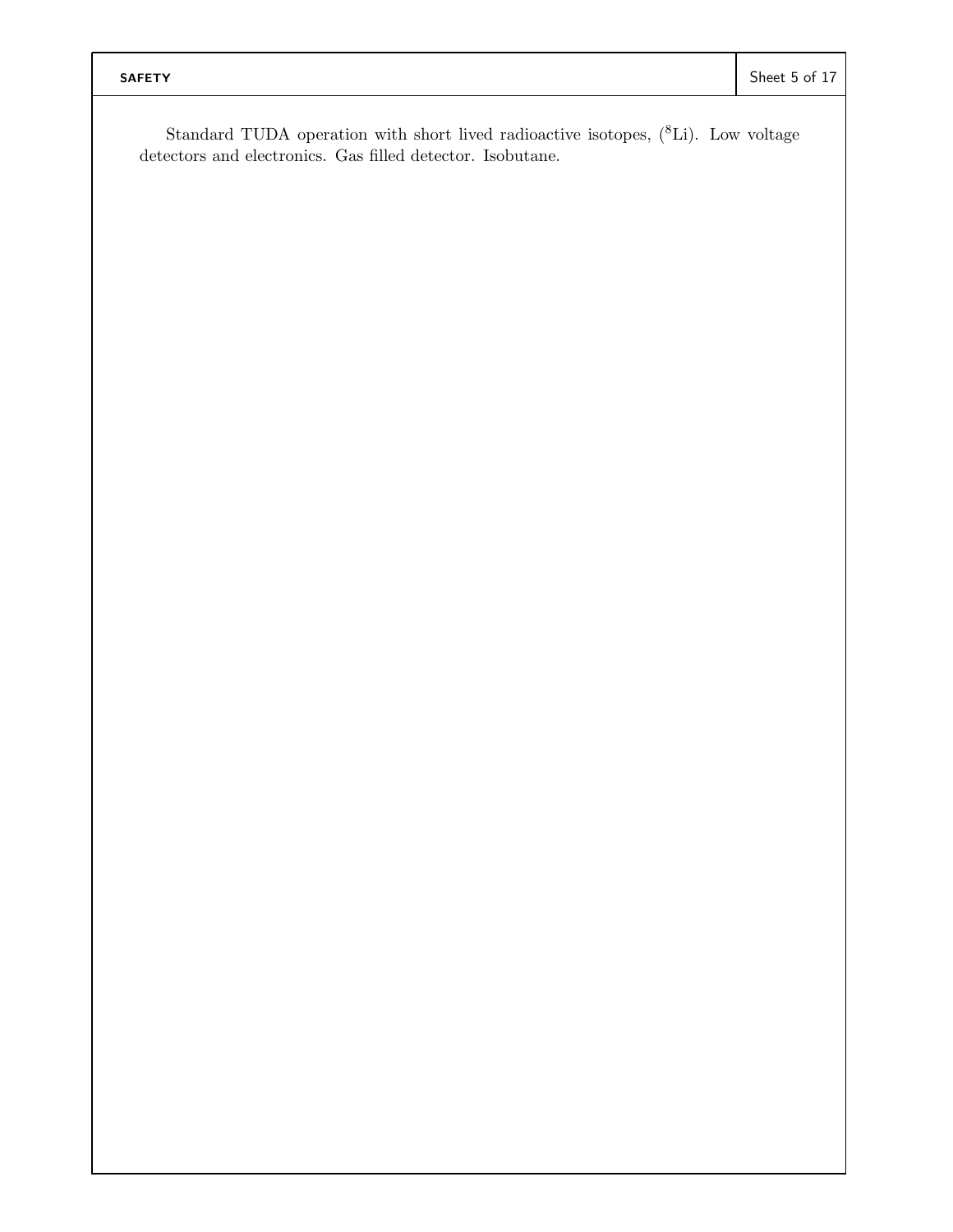#### **1 Scientific Justification**

#### **1.1 Big Bang Nucleosynthesis**

The now well-established tension between theoretical prediction and observation of the primordial light element abundances[1] has spawned some interest in nonstandard models of big bang nucleosynthesis. One of the most interesting modifications to the standard model (SBBN) is relaxation of the assumed density uniformity at the time of big bang nucleosynthesis, resulting in the inhomogeneous big bang models of nucleosynthesis (IBBN). Although the recent cosmic microwave background measurements strongly suggest that the baryonic density determined by the SBBN is very close to the correct value, the robustness of the Big Bang models is an important issue that must be addressed. Thus the predictions of the IBBN model are important in determining the uniqueness of the Big Bang model.

Calculations using SBBN models predict signatures that are likely to be observable in only in a few cases (i.e. the H, D,  $^{4}$ He and  $^{7}$ Li abundances). With so few parameters, interpretation of the signatures requires significant theoretical input. Only very tiny abundances are predicted for nuclides more massive than <sup>7</sup>Li. However, calculations based on IBBN models predict, over much of their parameter space, significant signals for heavier nuclides. Present day telescopes are approaching the sensitivity where discrimination between SBBN and IBBN may be feasible by looking for these heavier nuclides, with much of the remaining uncertainty being dominated by the uncertainty in the  ${}^{8}Li(\alpha,n){}^{11}B$ reaction rate.

In the standard model, the triple alpha reaction dominates the synthesis of  ${}^{12}C$ . According to IBBN models however, the main pathway to the production of  ${}^{12}C$  is the nuclear reaction chain:  ${}^{1}H(n,\gamma){}^{2}H(n,\gamma){}^{3}H(d,n){}^{4}He(t,\gamma){}^{7}Li(n,\gamma){}^{8}Li(\alpha,n){}^{11}B(n,\gamma){}^{12}B(\beta\nu){}^{12}C.$  Due to the short half-life of <sup>8</sup>Li (840ms) and the reacting particles having the highest Coulomb barrier in this chain, the  ${}^{8}$ Li $(\alpha,n)^{11}$ B reaction rate greatly influences the flow of material through this pathway. Although, this reaction has very little effect on the predicted  $11B$  abundance, most of the abundance of more massive nuclides,  $12C$  and heavier, are generated at the time when the <sup>8</sup>Li abundance is large, so that  ${}^{8}Li(\alpha,n){}^{11}B$  is crucial for predicting their abundances. Thus it is important that its cross section be accurately measured in order to distinguish between the different predictions of the two models.

#### **1.2 r-process Nucleosynthesis**

The <sup>8</sup>Li( $\alpha$ ,n)<sup>11</sup>B reaction has recently been identified as also playing an important role in r-process nucleosynthesis occurring in the supernovae environment. In the region of a type IIa supernova between the nascent neutron star and the shock front, all nuclei are believed to have been reduced to protons and neutrons by the passage of the shock wave. They then reform mostly under nuclear statistical equilibrium and the nuclides so produced become the seed nuclei for the r-process. However, the critical step in this is the formation of <sup>12</sup>C and it is here that the <sup>8</sup>Li( $\alpha$ ,n)<sup>11</sup>B reaction can be important.

Recent network calculations[2,3] with an extended reaction network including all reactions involving light neutron rich nuclei indicated that, for models with short dynamic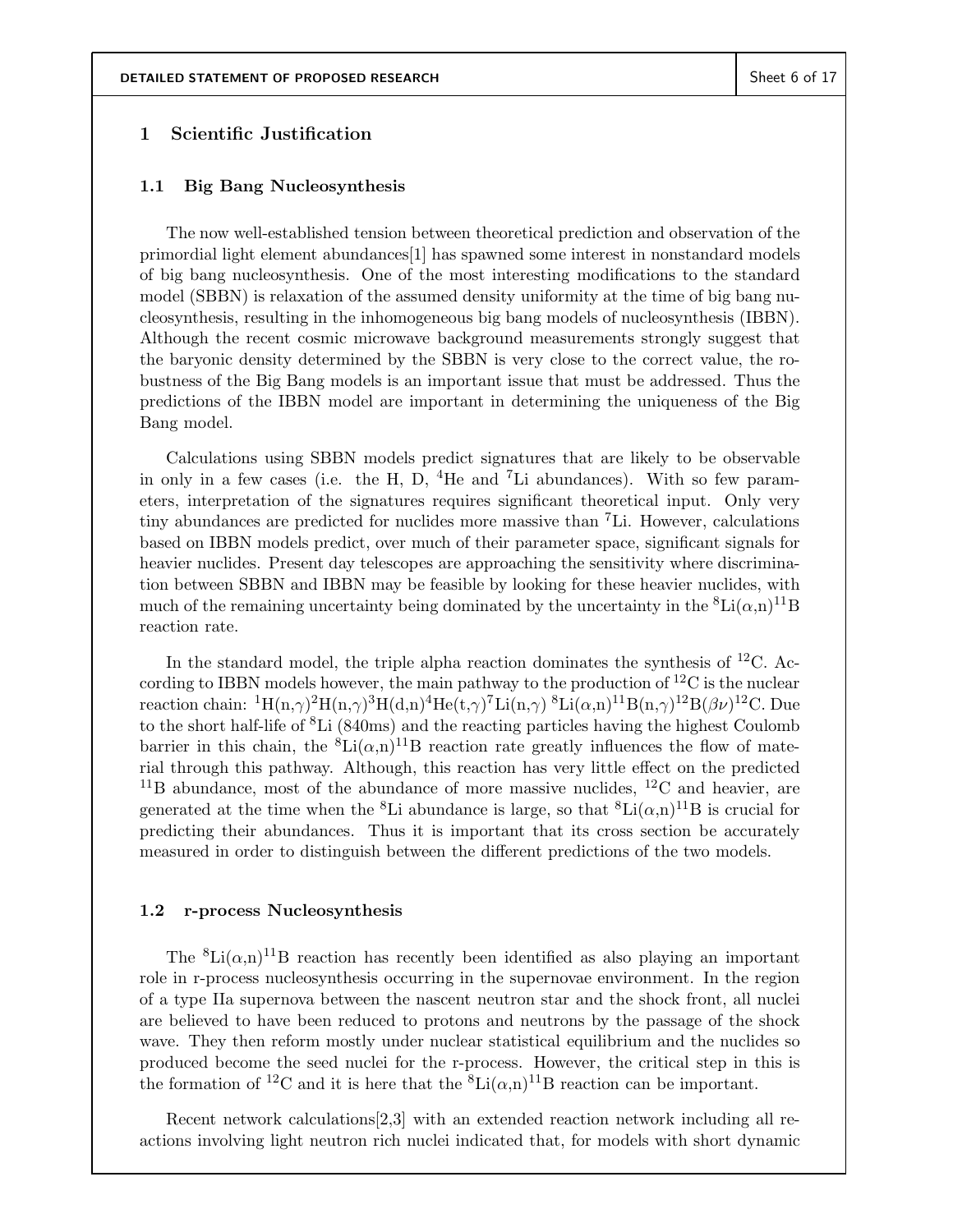timescales, the inclusion of the pathway that involves the  ${}^{8}$ Li $(\alpha, n)$ <sup>11</sup>B reaction changes the final heavy nuclei abundances significantly as compared to previous network calculations [4,5]. The formation of <sup>12</sup>C seed nuclei is inhibited by the need to bridge the mass 8 gap with the three body reaction  $\alpha(\alpha n, \gamma)^9$ Be. However, if sufficient <sup>8</sup>Li builds up in the rprocess site for the reaction path,  $\alpha(t,\gamma)^7\text{Li}(n,\gamma)^8\text{Li}(\alpha,n)^{11}\text{B}$  to proceed, then this pathway can have a significant effect on the  ${}^{12}$ C abundance and consequently, on the abundance of r-process seed nuclei. Moreover, the required levels of <sup>8</sup>Li can be relatively small since this reaction pathway involves only two body reactions. Hence, improved measurements of the  ${}^8\text{Li}(\alpha,n)$  reaction will allow better estimates of reaction flow through these chains, influencing the final predicted abundances.

#### **2 Previous Measurements**

Several previous experiments have been undertaken to study this reaction. Paradellis *et al.*[6] performed a measurement of the inverse reaction  ${}^{11}B(n,\alpha){}^{8}Li$  which provided an excitation function, covering a centre of mass energy range of 0.4 to 5 MeV, for the reaction to the ground state of  $^{11}$ B. Measurements by Boyd *et al.*[7], covering an energy range of 1.5 to 6.2 MeV in the centre of mass, and Gu *et al*.[8], covering an energy range of 0.6 to 2.2 MeV, determined excitation functions for all states inclusively using a multiplesampling ionisation chamber type detector. The discrepancy in cross section between the sets of direct and inverse reaction measurements was attributed to the population of excited states in  ${}^{11}B$ .



Fig. 1 S-factor figure taken from [8](see text).

Fig. 1 shows the S-factor figure taken from [8]. A broad resonance at approximately 0.6 MeV ( $\Gamma \approx 200 \text{ keV}$ ) can clearly be seen in the inverse reaction data (open circles) of Paradellis *et al.* However, an indirect study of this reaction via the reactions  ${}^{9}Be(\alpha,p){}^{12}B$ and  ${}^{11}B(d,p){}^{12}B$  was performed by Mao *et al.*[9] and while several  ${}^{12}B$  states in the astrophysically relevant energy range were observed, there was no evidence of this broad resonance. Consequently, a measurement which provides concrete evidence for the pres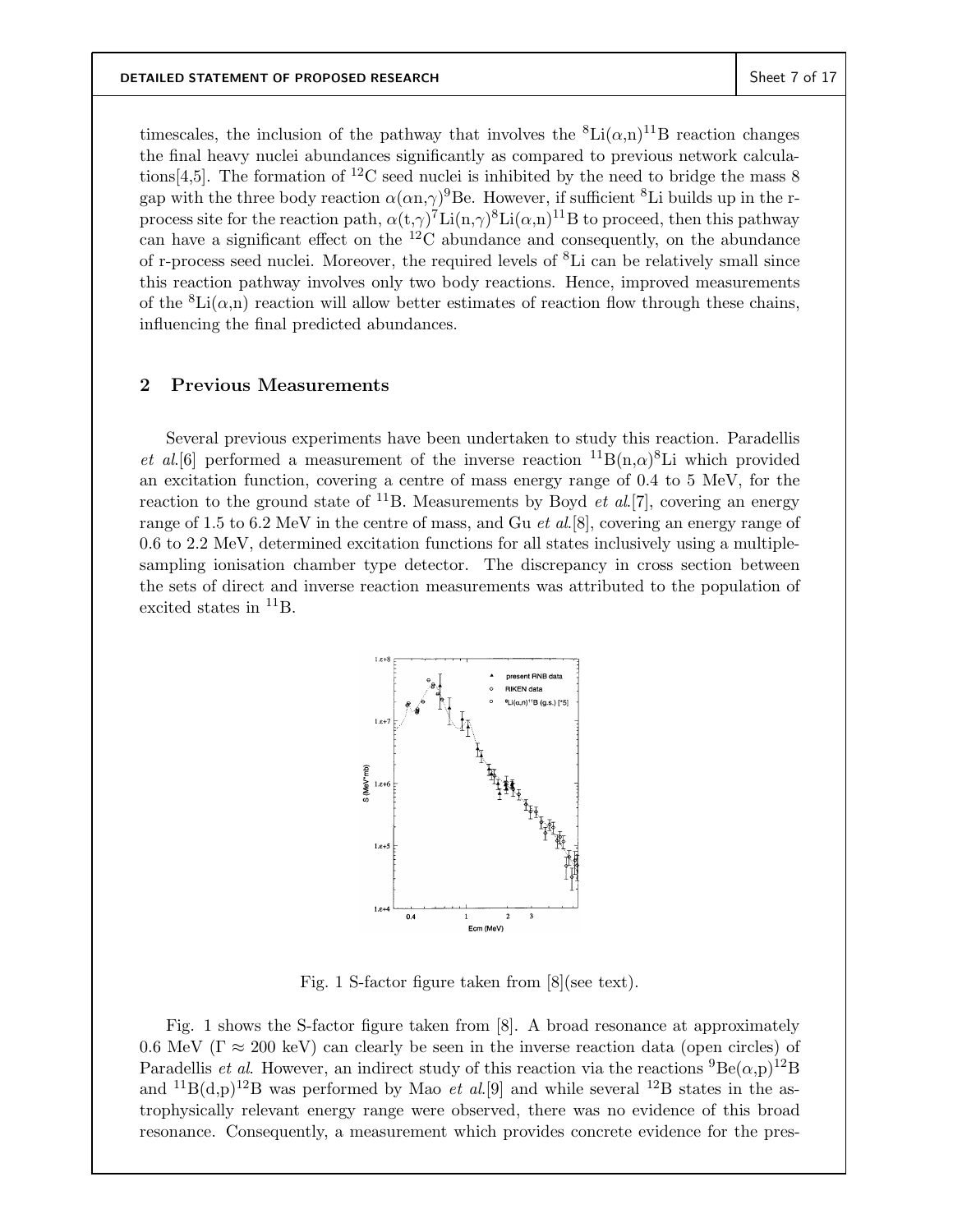ence and parameters of this resonance is highly important since it will play a critical role at the astrophysically relevant temperatures. A discussion by Boyd *et al*.[10] of all available data, including indirect measurements, concluded that resonant contributions accounted for only half of the cross section at low energies and thus the direct process must also make a significant contribution. A more recent study by Mizoi et al.[11] which measured the cross section to  $^{11}B$  states exclusively indicated a factor of two discrepancy, for the ratio of total cross section to ground state cross section, as determined from previous measurements. Moreover, the results of [7,8] and [11] all suffer from poor statistics. Fig. 2 is taken from [11] and shows the current data available on the total cross section (left) and astrophysical S-factor (right). Consequently, a measurement that determines total and partial cross sections for this reaction and provides clarification on the origins of this discrepancy is necessary.



Fig. 2 Cross section (left) and S-factor (right) results to date, taken from [11](see text).

There has been a more recent attempt at the study of this reaction here at TRIUMF. The TOJA (Triumf Ohio State Japanese Affiliation) were granted beamtime for experiment E812[12]. The approach adopted for this study was based on the detection of the emitted neutrons. However, this method proved to be unsuccessful in this case due to prohibitively high backgrounds and insufficient beam intensity. Consequently, the current proposal has a different approach, namely the detection and measurement of the emitted <sup>11</sup>B particles and  $\gamma$ -rays.

# **3 Description of the Experiment**

We propose to measure directly the cross section for the  ${}^{8}$ Li $(\alpha,n)^{11}$ B reaction by tracking the recoiling  $^{11}B$  in an ionisation chamber and by detecting, in coincidence, the  $\gamma$ -rays in those cases where excited states in  $^{11}B$  were populated. We propose to measure the angular distributions for the population of each of the relevant states for centre of mass energies between 0.4 and 3.0 MeV. This will allow the determination of the partial and total cross sections at astrophysically relevant temperatures.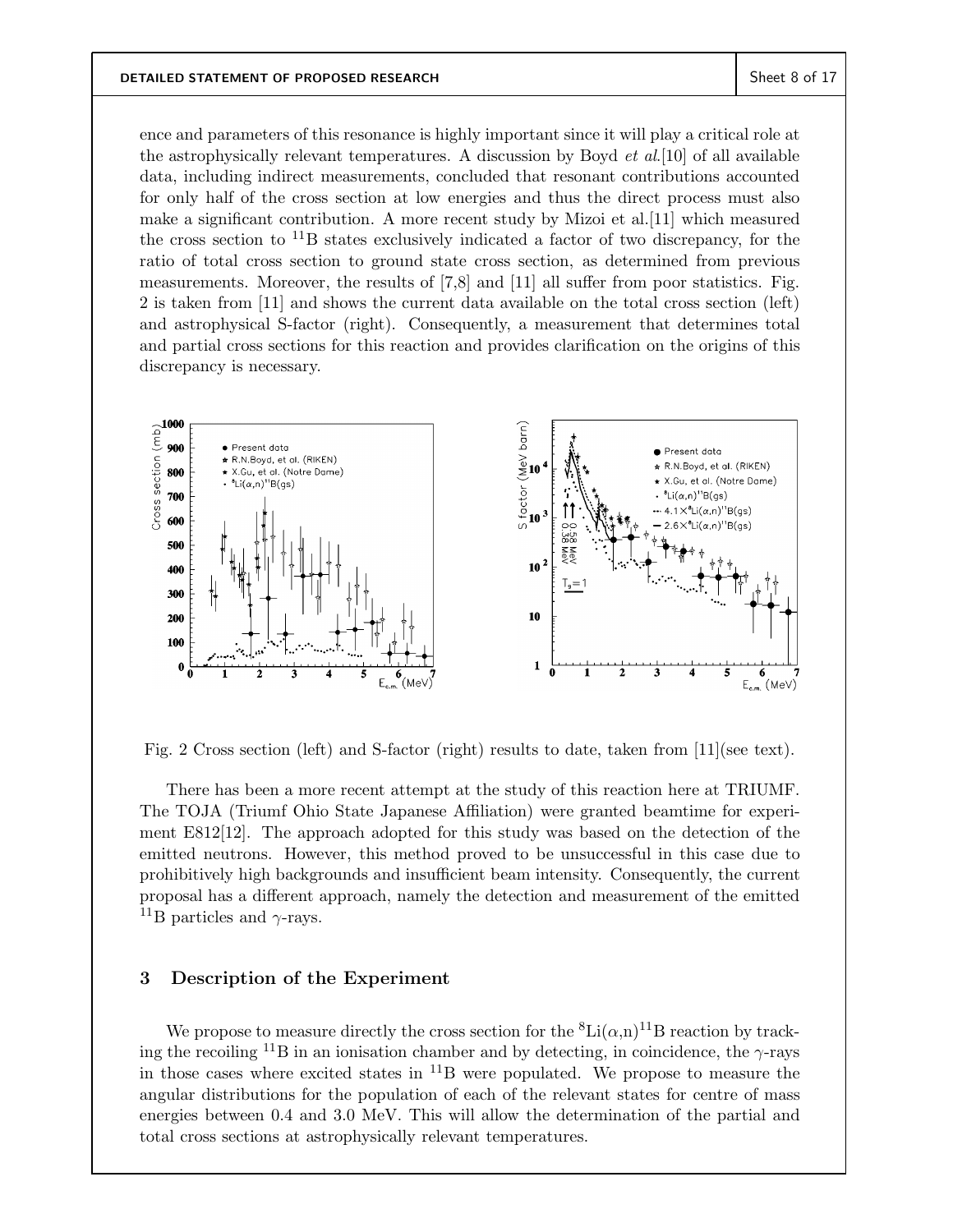A new detector will be designed and built specifically for this measurement. The ion chamber will be cylindrically symmetric about the beam axis and will consist of a cylindrical central region bounded by a thin foil and surrounded by the active bulk of the detector (see Fig. 3). The central region contains helium and acts as the target. The thin foil bounding this region is aluminised and will act as the cathode of the ion chamber. The surrounding region contains isobutane as the detector gas. There will be a cylindrical Frisch grid surrounding the central region which will be positively biased compared to the cathode. Outside this grid, there will be circular anode rings positioned perpendicular to the beam axis to collect the signal. Each anode ring will be segmented into several strips. At either end of the central region, upstream and downstream of the target, the gas will be contained by foil windows. The chamber will be surrounded by a  $\gamma$ -detector array.

# Schematic of gas−filled detector for 8Li(a,n)



Fig. 3 Schematic view of the gas detector.

The <sup>8</sup>Li beam enters the ion chamber through the foil window. Interactions can occur along the length of the helium region and scattered particles and reaction products emitted at angles greater than approximately 2 degrees pass through the cathode foil and are tracked in the detector bulk. The beam itself passes out through the exit window and will be stopped at a distance from the detector. Since only scattered particles and reaction products are tracked in the detector, higher beam rates can be handled than in previous measurements where each beam particle was tracked. Here the rates will be dominated by elastic scattering. Assuming drift times of the order of  $\mu$ s, beam intensities up to  $10^7$ pps can be handled without significant pileup.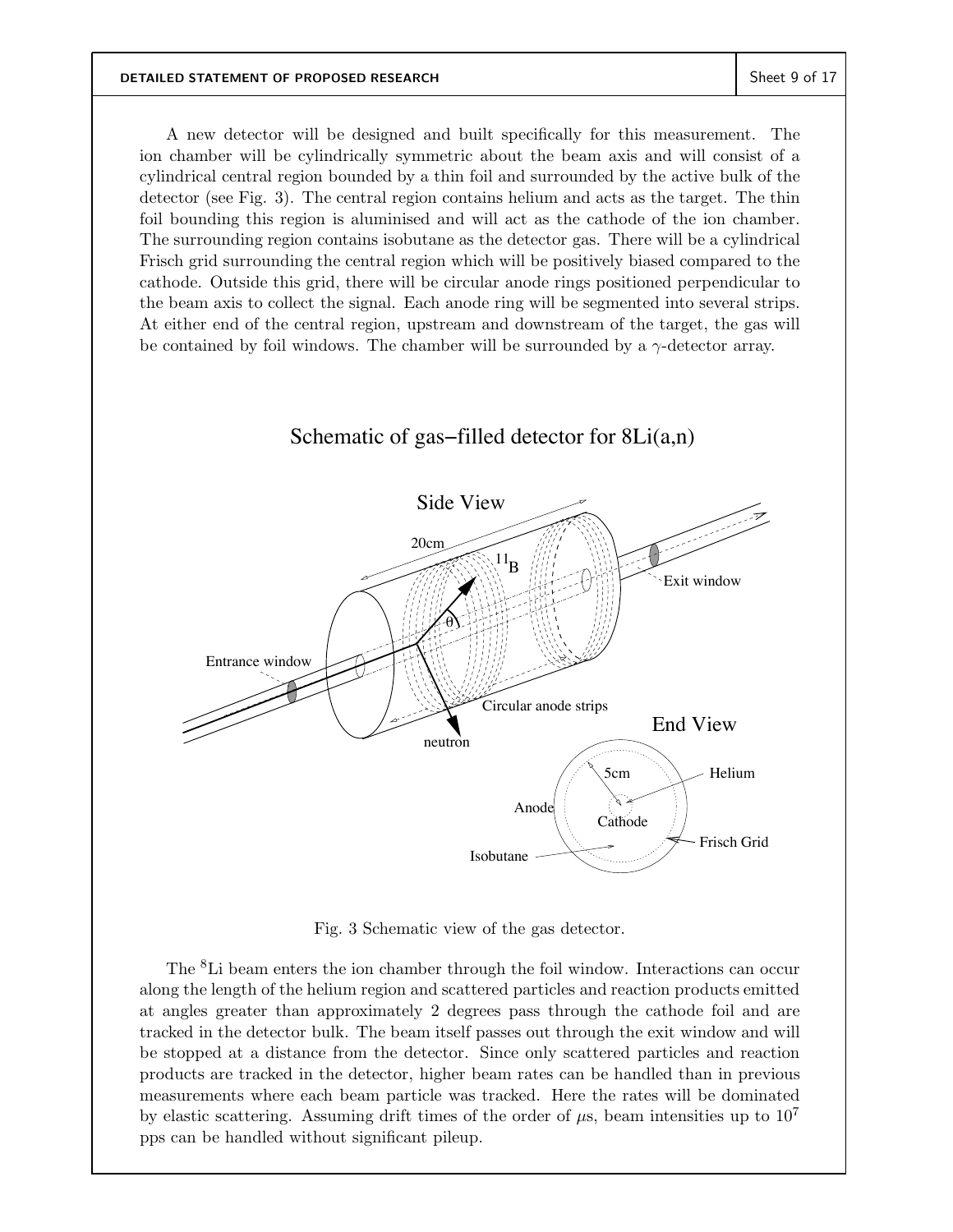As the particles traverse the detector gas, the resulting ionisation electrons are drifted to the anodes and collected. The current and position of the anodes allows identification of the particle from energy loss per cm and also reconstruction of the particle trajectory. From this, the point along the detector axis at which the reaction took place can be determined and the reaction energy calculated. The relative drift times of the electrons through the gas give the angle at which the particle was emitted, relative to the beam axis.

The beam energy as a function of gas pressure will be determined independently by direct measurement of the beam energy using a silicon detector. This data will be used together with SRIM simulations to determine the beam energy as a function of distance through the target, for each pressure.

Due to the inverse kinematics, the  ${}^{11}B$  particles are forwardly focussed. The maximum <sup>11</sup>B emission angle varies from 23 deg. at  $E_{cm} = 3$ . MeV to 64 deg. at  $E_{cm} = 0.4$  MeV. For reactions occuring in the first half of the target, the detector covers approximately 85 percent of the <sup>11</sup>B emission cone. For reactions further downstream, this angular coverage drops off. The exact geometrical efficiency of the ion chamber will be determined from Monte Carlo simulations. Fig. 4 shows the kinematics of scattered  ${}^{8}$ Li and  ${}^{11}$ B for a beam energy of 3.3 MeV. The energy losses in the windows have been taken into account.



Fig. 4 Energy vs. angle of <sup>11</sup>B and elastically scattered <sup>8</sup>Li at  $E_{beam} = 3.3$  MeV.

The main source of background will be from elastic scattering. However, several features allow these events to be discriminated from real events. As can be seen from Fig. 5, the scattered  $\alpha$ -particles and <sup>8</sup>Li have sufficiently different energy losses and can be differentiated from  $^{11}$ B. Scattered  $^{8}$ Li also have sufficiently different energies as compared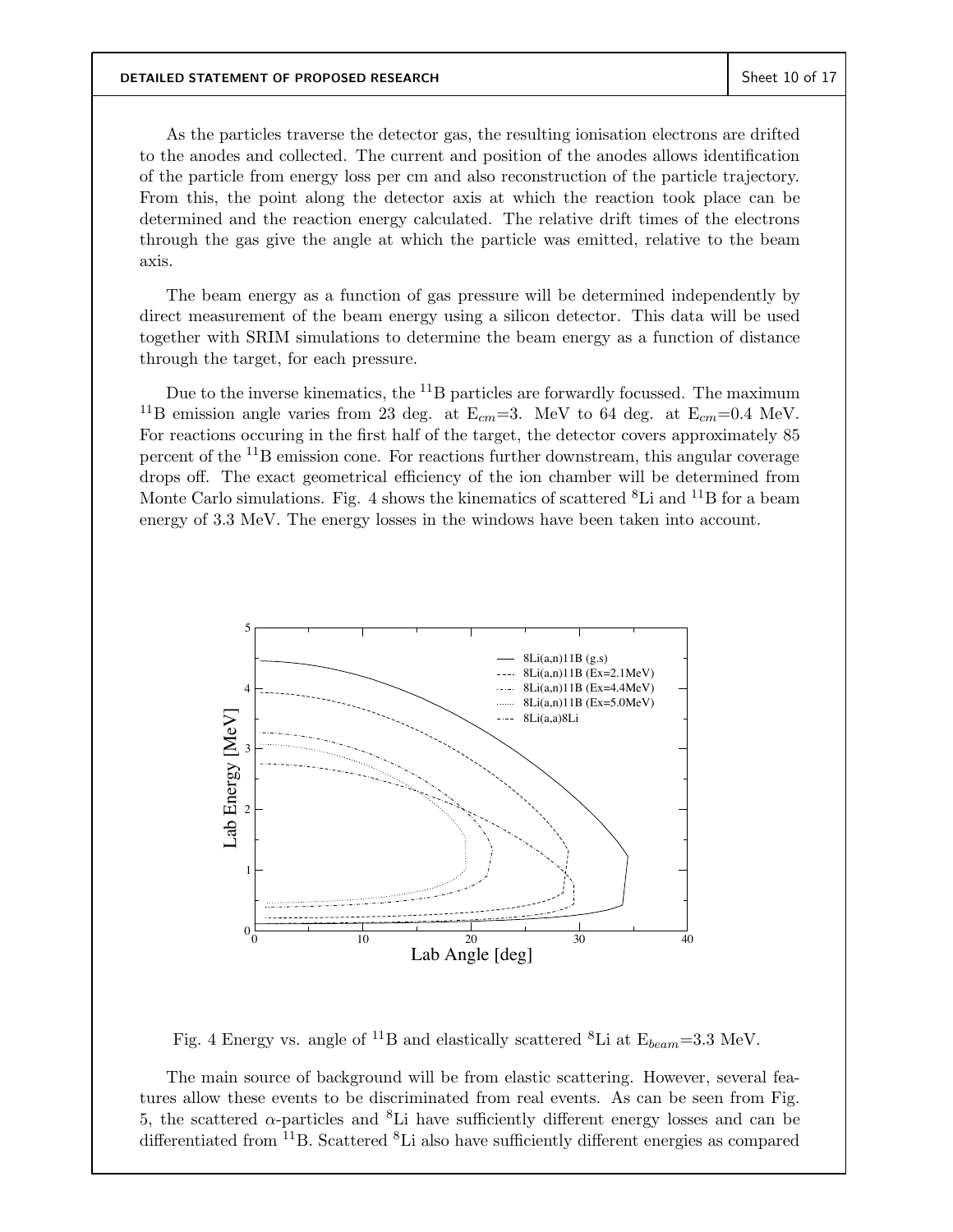to <sup>11</sup>B populated in the ground state. Moreover, scattered  $\alpha$ -particles and <sup>8</sup>Li will be in coincidence and for those <sup>11</sup>B populated in excited states, the prompt  $\gamma$ -rays provide another method for differentiating real and background events.

The <sup>12</sup>B from radiative  $\alpha$  capture, a possible secondary source of background, will have very small emission angles and will majoratively be confined to the region bounded by the cathode. Since the radiative capture reaction has a higher Q-value than  ${}^{8}Li(\alpha,n){}^{11}B$ , any  $^{12}$ B stopped in the detector can be identified due to its higher energy. In any case, the cross section for this reaction will be smaller than that of the  ${}^{8}Li(\alpha,n){}^{11}B$  reaction.

The entrance and exit windows, another common source of background, will be placed at distances away from the detector such that scattered particles from these windows will not enter the active region of the detector. A collimator may be placed after the entrance window based on results from the testing stage.

The entrance window will be mounted at the exit of a diagnostics box to be located just upstream of the ion chamber. This unit will contain collimators, a movable Faraday Cup and a 4 vane beam monitor to facilitate tuning of the beam through the ion chamber. This box will also contain a small silicon detector which will monitor the beam intensity during a run from backscattering off the entrance window.

The beam will pass through the exit window and will be stopped in a long Faraday cup at a distance such that radiation from the decay of the beam particles will not interfere with the detectors. The current reading from the Faraday Cup will be used for normalisation.

The  $\gamma$ -ray detection system will consist of an array of 30 BGO detectors. These detectors will be mounted on a custom made support structure and will surround the cylindrical surface of the ion chamber. The main source of background will arise from the decay of the beam particles. Other sources include  $\gamma$ -rays from the radiative capture reaction and the ambient room background. However, the background can be significantly reduced by first requiring an event in the ion chamber before accepting a BGO signal.

In addition, to the  ${}^{8}$ Li $(\alpha,n)^{11}$ B cross section data, information on the elastic scattering channel should also be obtained allowing R-matrix calculations to be performed.

### **4 Detectors and Electronics**

#### **4.1 Ionisation Chamber**

The ionisation chamber will be optimised for tracking and identifying the particles produced during a measurement of the  ${}^{8}\text{Li}(\alpha,n){}^{11}\text{B}$  reaction.

The detector will be designed to run in two configurations. The standard configuration is as described briefly above with an aluminised thin window separating the helium target gas and the isobutane in the active region. The gas handling system will maintain a constant and equal pressure in both regions to minimise strain on the window. Gas pressures are anticipated to be in the region of 15 to 50 mbar. This corresponds to an energy loss of 10-20 keV/cm for the incident  ${}^{8}$ Li. This pressure will be matched to the beam energy so that the  $^{11}B$  will be stopped within the detector and there is sufficient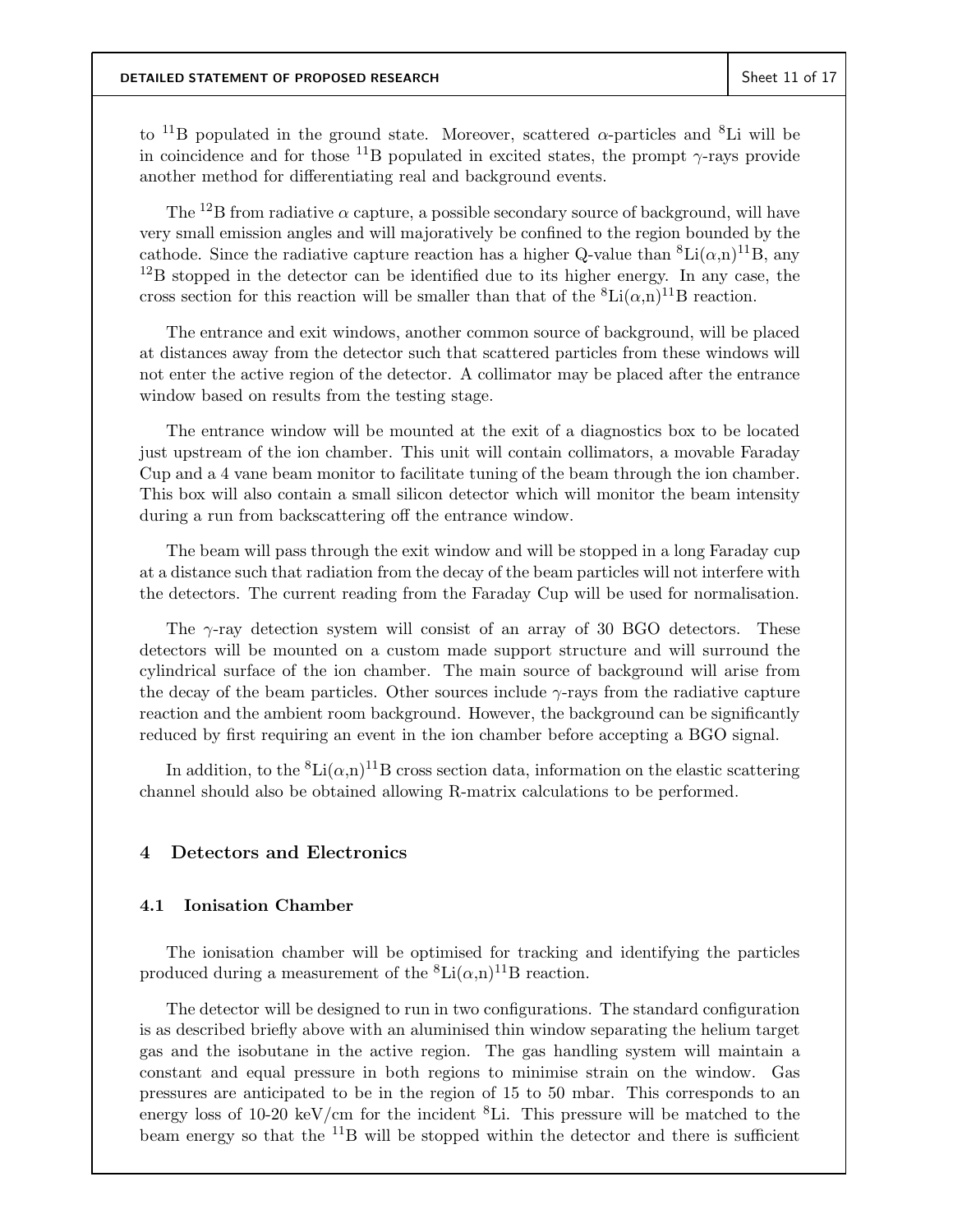

Fig. 5 Energy loss as a function of energy for selected ions in 50 mbar (top) and 20 mbar (bottom) of isobutane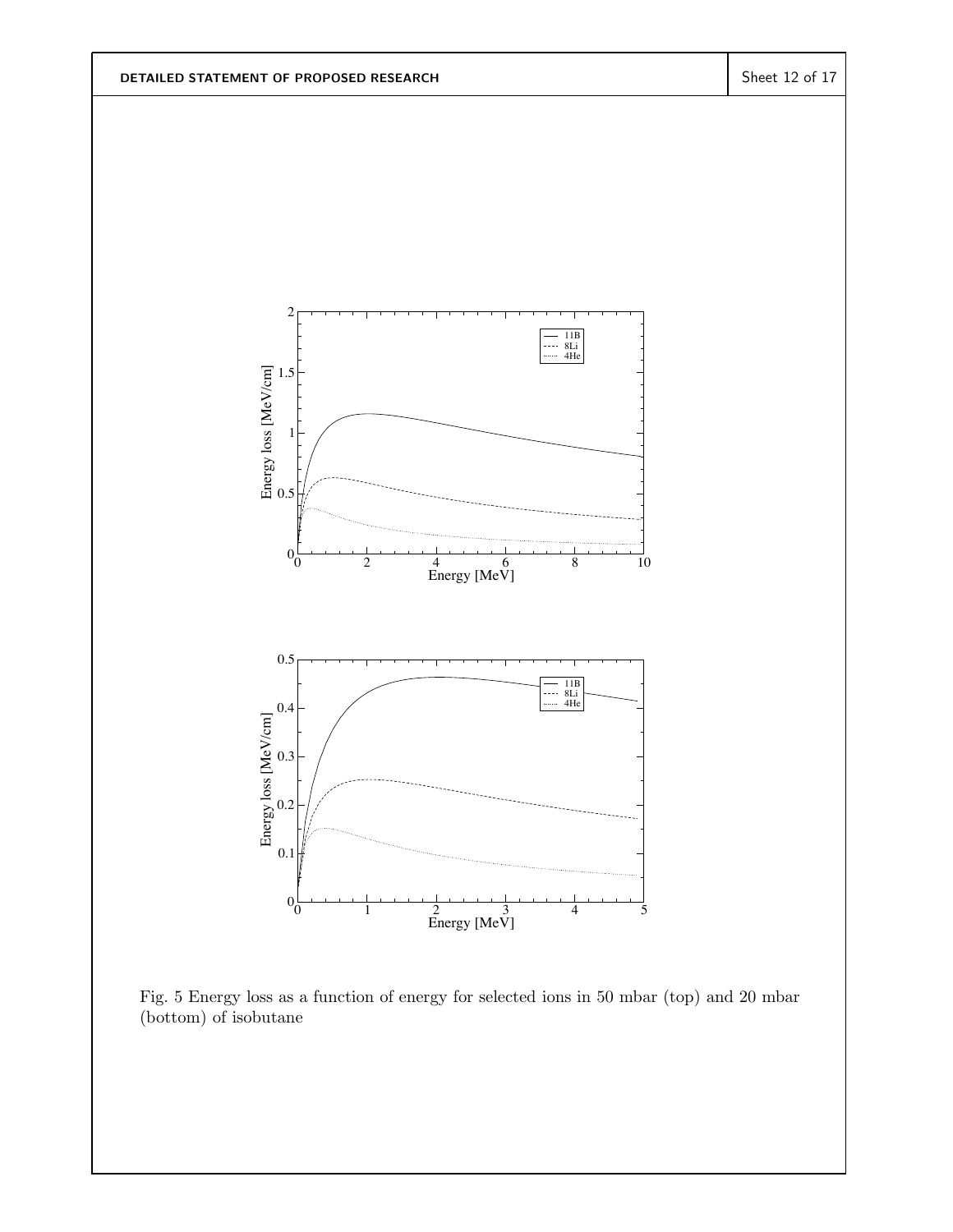energy loss per cm for particle identification. Optimum pressures and voltages will be determined during the testing stage.

The cylindrical cathode will be attached at either end to metal rings which can then be mounted on flanges on the inside wall of the vacuum chamber. The cylindrical Frisch grid will also be supported at either end by attachments to the inside wall of the chamber. The anode strips will be etched on G10 (material commonly used for printed circuit boards, consisting of copper over fiberglass laminate) which can be shaped into a cylinder and likewise mounted on the chamber wall. There will be approximately nineteen 1cm wide anode strips. Feedthroughs for signal and voltage cables will be mounted on either end of the chamber.

The pumping system will be mounted on the beamline at either side of the chamber, just upstream of the exit window and downstream of the entrance window. Gauges will monitor the pressure in both regions of the detector and adjust gas flow accordingly. The isobutane gas handling system will be on one end of the chamber while the helium gas handling system will integrate with the pumping system.

At the lowest beam energies, however, the aluminised window separating the gases will be removed and replaced with thin wires running longitudinally to act as the cathode. The entire detector will be filled with helium gas with a small mixture of isobutane. This eliminates the energy loss in the internal window, allowing smaller particle energies to be measured.

#### **4.2** γ**-detector Array**

We propose to use the DRAGON BGO for gamma detection. The thirty BGO detectors will be mounted surrounding the chamber containing the ion chamber. The support for the BGO detectors will be designed to optimise geometric coverage. The BGO efficiencies will be determined from Monte Carlo simulations and source measurements. Also, the dependence of the detection efficiency on the position of the interaction in the target will be determined from stable beam  $(\alpha, \gamma)$  resonance measurements. Resonances with known energies and strengths can be populated and the yield, as function of position in the target, scanned by changing the beam energy.

### **4.3 Electronics**

The current TUDA amplifiers and the VME DAQ should be suitable for this application. New preamplifiers will need to be purchased. Energy and timing signals with respect to the RF will be acquired for each channel.

For the BGO-array, the related electronics from the DRAGON setup will be integrated with the TUDA data acquisition.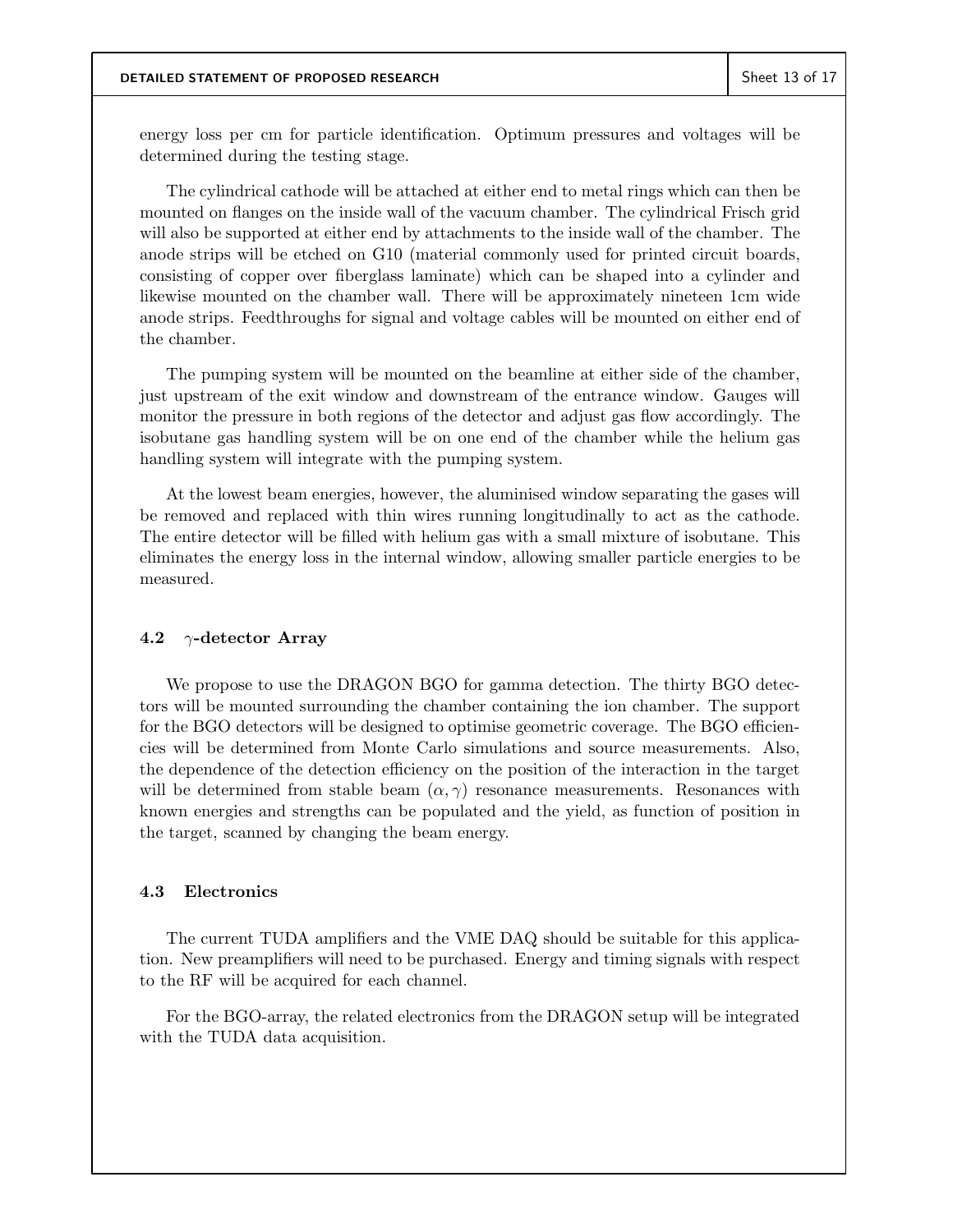### **5 Readiness**

This experiment requires the design and construction of a customised ionisation chamber. This includes the vacuum chamber, gas handling system, beam diagnostics box and necessary electronics. Also requiring fabrication are a beam diagnosis chamber, to be located upstream of the ion chamber, and a support structure for the BGO detectors. We expect to utilise the TUDA VME data acquisition system which is due to be installed and tested later this year. The BGO array with necessary electronics will be moved from DRAGON to the TUDA beamline as and when necessary. We have applied to NSERC for funding for the ionisation chamber and assuming funding is granted we expect to have construction and testing complete by fall 2004.

### **6 Beam Time required**

The previous exclusive measurement reported a total cross section to all states in  $^{11}B$ of 140 mb at a centre of mass energy of 1.8 MeV. Assuming this cross section, a target thickness of 10<sup>19</sup> cm*−*<sup>2</sup> and a beam intensity of 10<sup>7</sup> pps gives a count rate of the order of 5 real events every second, taking into account efficiencies. For an average of 3000 counts per state, each energy measurement is projected to take 1.5 hours. We propose to cover the centre of mass energy range in steps in 50 keV, i.e. 54 energy settings, covering the excitation function for centre of mass energies from 0.4 to 3 MeV. Therefore, taking into account the time necessary for energy changes, we request 20 shifts of <sup>8</sup>Li beam.

In order to determine the performance of the proposed experimental setup, we intend to use the  ${}^{9}Be(\alpha,n){}^{12}C$  reaction which has well known cross sections and angular distributions. This reaction has a similar Q-value and kinematics to the reaction under study. Therefore, we request 20 shifts of stable <sup>9</sup>Be beam for testing the system and for calibration purposes. In addition, we request 10 shifts of stable <sup>7</sup>Li beam in order to determine our experimental resolutions.

# **7 Data Analysis**

The DAQ will be triggered by an event in any anode strip and the acquisition gate will be closed by a subsequent RF pulse. Only BGO signals arriving within this time gate will be acquired, i.e. only  $\gamma$  rays in coincidence with a heavy ion will be accepted. The expected rates are such that all events in the ion chamber which occur within the time window defined by the RF will be acquired without significant dead time losses. On line analysis will be used to monitor the status of the detectors and the beam. In addition, using the data from the stable beam runs, attempts will be made to include particle identification in the on-line analysis.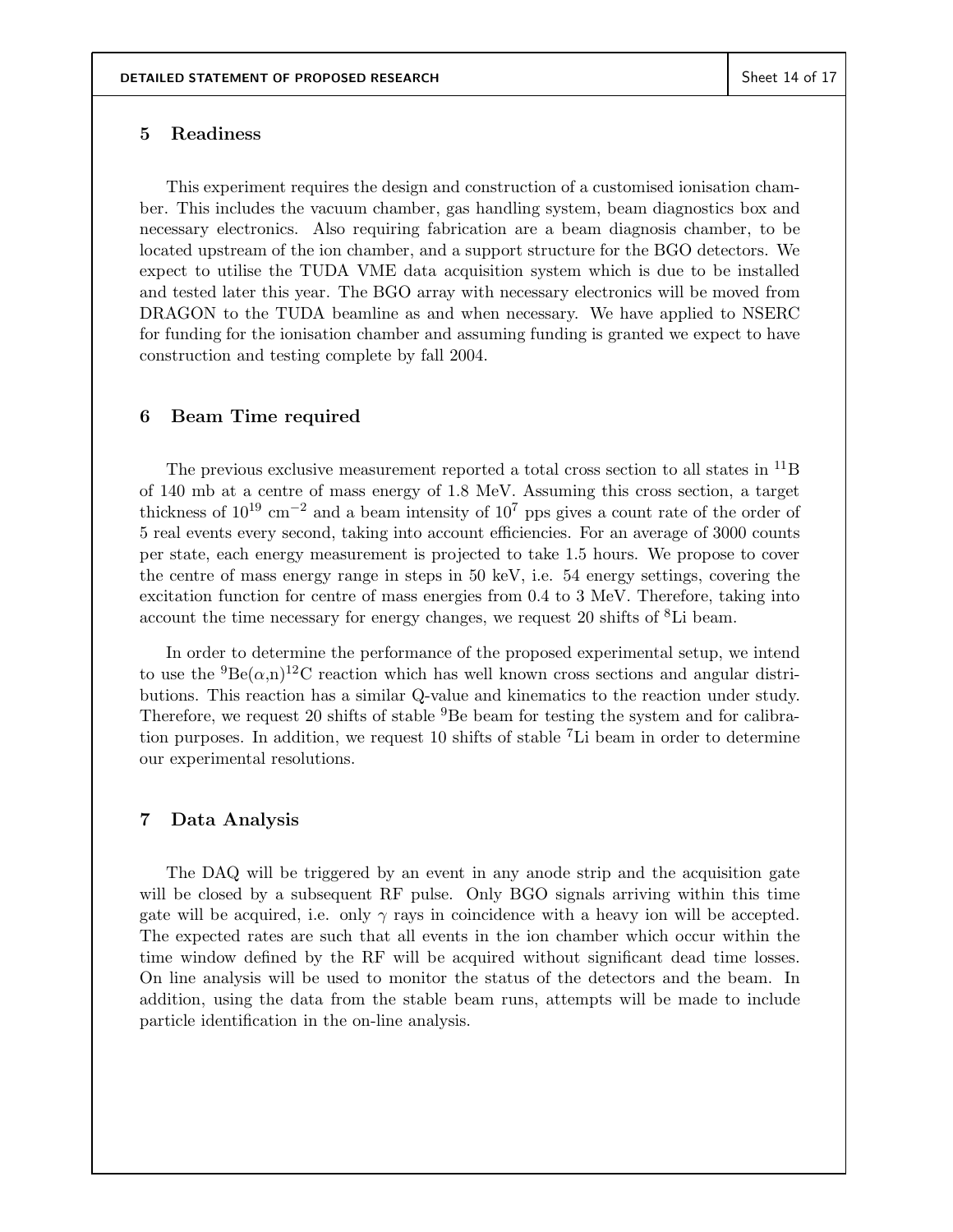# **References**

- 1. N. Hata et al., Phys. Rev. Lett. **75**, 3977 (1995)
- 2. M. Terasawa et al., Astro. J. **562**, 470 (2001)
- 3. T. Kajino et al., Nucl. Phys. **704**, 165c (2002)
- 4. B. S. Meyer et al., Astro. J. **399**, 656 (1992)
- 5. S. Woosley et al., Astro. J. **433**, 229 (1994)
- 6. T. Paradellis et al., Z. Phys. **A 377**, 211 (1990)
- 7. R. Boyd et al., Phys. Rev. Lett. **68**, 1283 (1992)
- 8. X. Gu et al., Phys. Lett. **B. 343**, 31 (1995)
- 9. Z.Q. Mao et al., Nucl. Phys. **A 567**, 111 (1994)
- 10. R. Boyd et al., Comm. Nucl. Part. Phys. **22** 47 (1996)
- 11. Y Mizoi et al., Phys. Rev. **C 62**, 065801 (2000)
- 12. TRIUMF Research Proposal E812, Spokesperson Prof. D. Boyd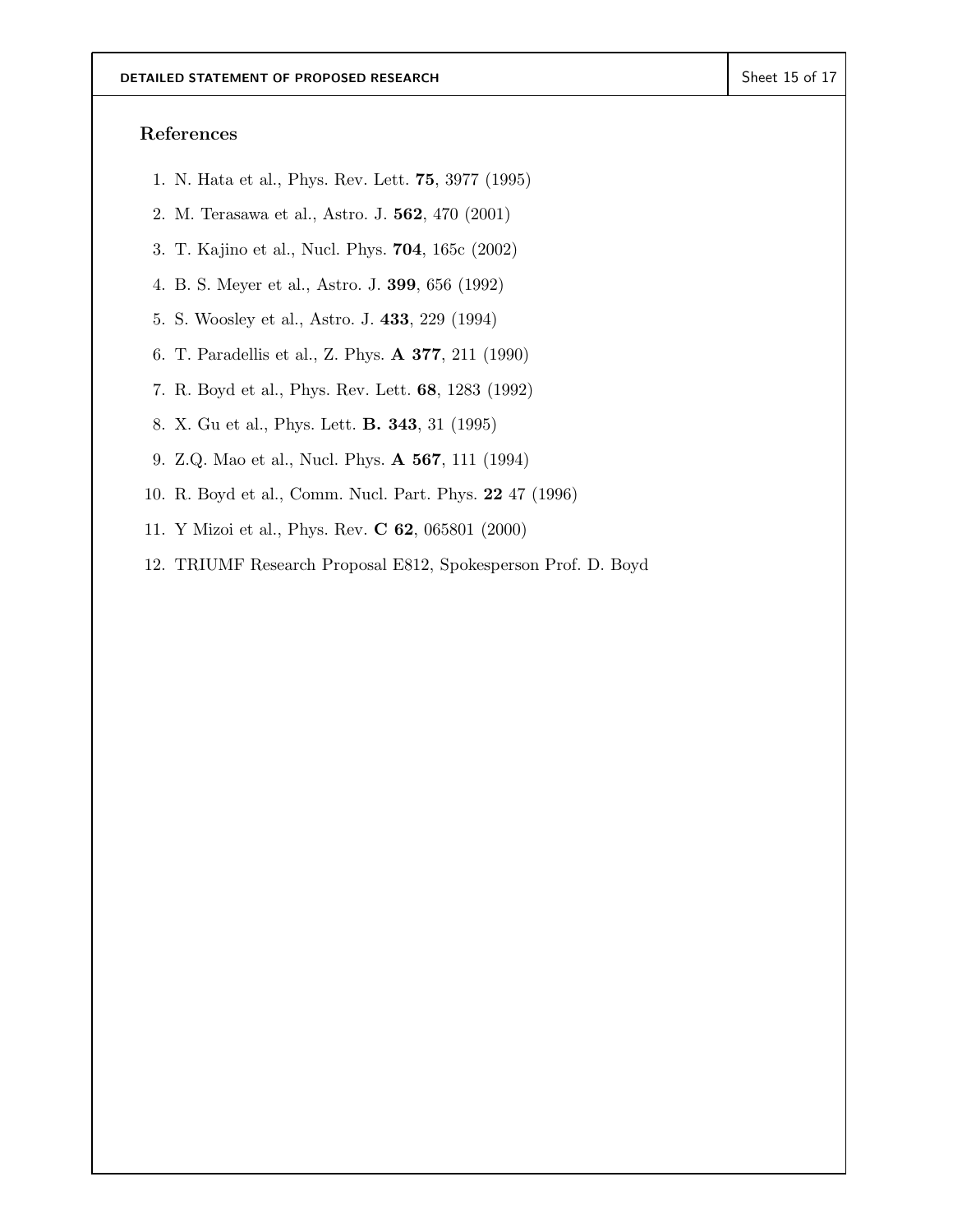Include publications in refereed journal over at least the previous 5 years.

- 1. *Strong resonances in elastic scattering of radioactive* <sup>21</sup>Na *on protons* C. Ruiz, F. Sarazin, L. Buchmann, T. Davinson, R.E. Azuma, A.A. Chan, B. Fulton, D. Groombridge, L. Ling, A. Murphy, J. Pearson, I. Roberts, A. Robinson, A.C. Shotter, P. Walden, and P.J. Woods. Phys. Rev. C **65** 042801, (2002)
- 2. The  $(\pi^+, pd)$  and  $(\pi^+, dd)$  Reactions on Light Nuclei at 100 and 165 MeV Incident *Pion Energies* G.M. Huber, G.J. Lolos, Z. Papandreou, J. Hovdebo, S.I.H. Naqvi, D.F. Ottewell, P.L. Walden, G. Jones, and X. Aslanoglou. Nucl. Phys. A **705** 367-395 (2002)
- 3. *Apparatus for a measurement of charge symmetry breaking in*  $np \rightarrow d\pi^0$ D.A. Hutcheon, R.A. Abegg, E.G. Auld, R.M. Churchman, C.A. Davis, R.M. Finlay, P.W. Green, L.G. Greeniaus, R. Henderson, D.V. Jordan, W. Kellner, E. Korkmaz, A.K. Opper, G.V. O'Rielly, T.A. Porcelli, S.D. Reitzner, G. Sheffer, P.L. Walden, and S. Yen Nucl. Instr. and Meth. A **459** 448 (2001)
- 4. *Inclusive measurements of the*  $pp \rightarrow pn\pi^+$  *reaction at 420 and 500 MeV.* R.G. Pleydon, W.R. Falk, M. Benjamintz, S.Yen, P.L. Walden, R. Abegg, D. Hutcheon, C.A. Miller, M. Hartig, K. Hicks, G.V. O'Rielly, R. Shyam Phys. Rev. C. **59** 3208-3223 (1999)
- 5. *Analyzing Powers and Partial Wave Decomposition of*  $pn \to pp(1_0^S)\pi^-$  *at Low Energies.*

H. Hahn, F. A. Duncan, J. Aclander, D. Ashery, E. G. Auld, D. R. Gill, D. A. Hutcheon, G. Jones, E. Korkmaz, S. Maytal-Beck, M. A. Moinester, J. A. Niskanen, D. Ottewell, A. Rahav, S. Ram, M. Sevior, P. L. Walden, and R. Weiss Phys. Rev. Lett. **82** 2258-2261 (1999).

- 6. *Gamow-Teller strength in* (n, p) *charge exchange on* <sup>31</sup>P R. M. Sedlar, T. P. Gorringe, W. P. Alford, D. A. Beatty, J. Campbell, H. T. Fortune, P. Hui, D. A. Hutcheon, R. B. Ivie, K. P. Jackson, A. G. Ling, Z. Mao, M. G. McKinzie, B. Siebels, D. A. Smith, P. Walden, and S. Yen Phys. Rev. C. **59** 789-795 (1999)
- 7. *Optical Design and Performance of the SASP Spectrometer at TRIUMF* P.L. Walden, T.G. Walton, C.A. Miller, S. Yen, R. Abegg, E.G. Auld, J. Campbell, J. Chakhalyan, R. Churchman, F. Duncan, W. Falk, D. Frekers, A. Green, P.E.W. Green, M. Hartig, O. Hausser, C. Haddock, K. Hicks, D. Hutcheon, G. Jones, Y. Ke, E.J. Korkmaz, N. Khan, A. Ling, D.E. Lobb, S.I.H. Naqvi, W.C. Olsen, A. Opper, A. Otter, M. Punysena, P. Reeve, Z. Zhao Nucl. Instr. and Meth. A **421** 142-162 (1999)
- 8. *Investigation of the*  ${}^{12}C(\vec{p}, d\pi^+){}^{11}B$  *reaction in the quasifree region* M. Benjamintz, W. R. Falk, J. R. Campbell, A. Green, P. G. Roos, P. L. Walden, S. Yen, A. G. Ling, E. G. Auld, E. Korkmaz, M. A. Punyasena Phys. Rev. C. **58** 964-980 (1998)